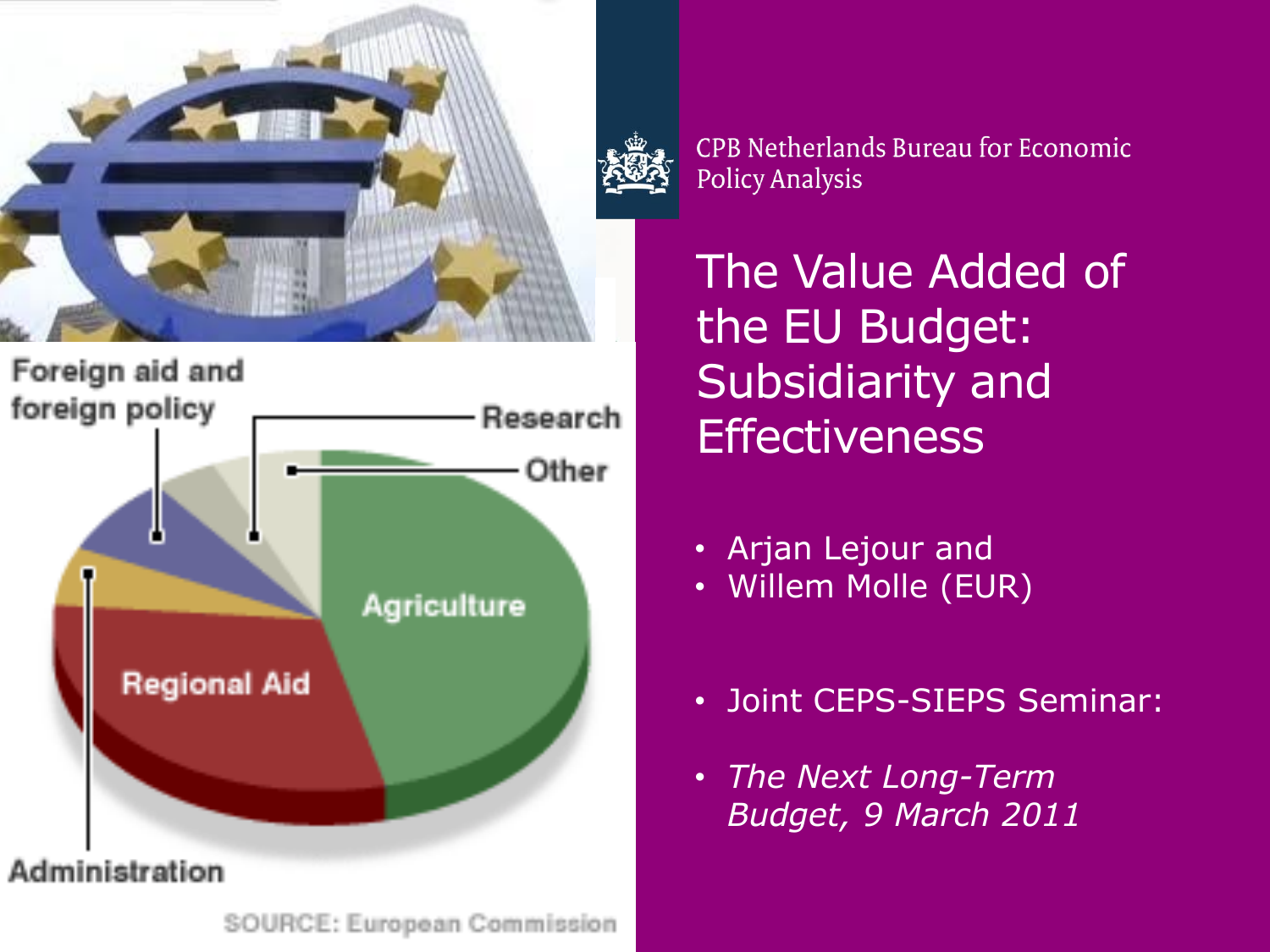

#### Two questions

- An assessment of justification of the EU involvement by using the subsidiarity principle as the key analytical tool.
	- fiscal federalism arguments
	- political economy and public choice
- An assessment of the effectiveness of the spending through the EU budget by checking the degree to which the EU has actually reached its goals.
	- additionality
	- output
- Main Sources:
	- ECORYS/CPB/IFO, 2008, A Study on EU spending.
	- Molle, 2011, European Economic Governance, Routlegde, London.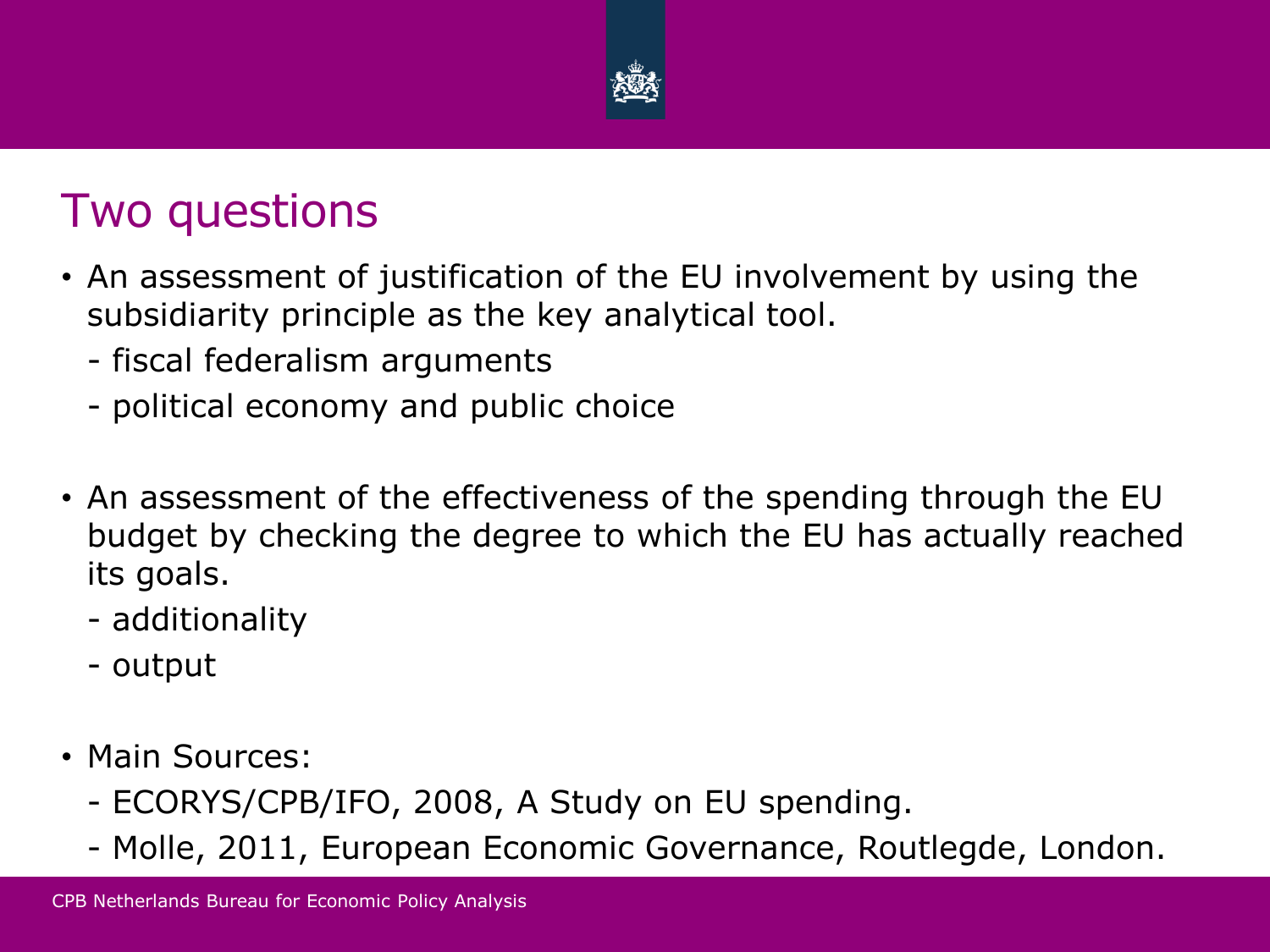

# Definition subsidiarity (TFEU)

- "*In areas which do not fall within its exclusive competence the Union shall act only if and insofar as the objectives of the proposed action cannot be sufficiently achieved by the Member States, either at central level or at regional and local level, but can rather by reason of the scale or effects of the proposed action be better achieved at Union le*vel".
- Proportionality*: "The content and form of Union action shall not exceed what is necessary to achieve the objectives of the Treaties".*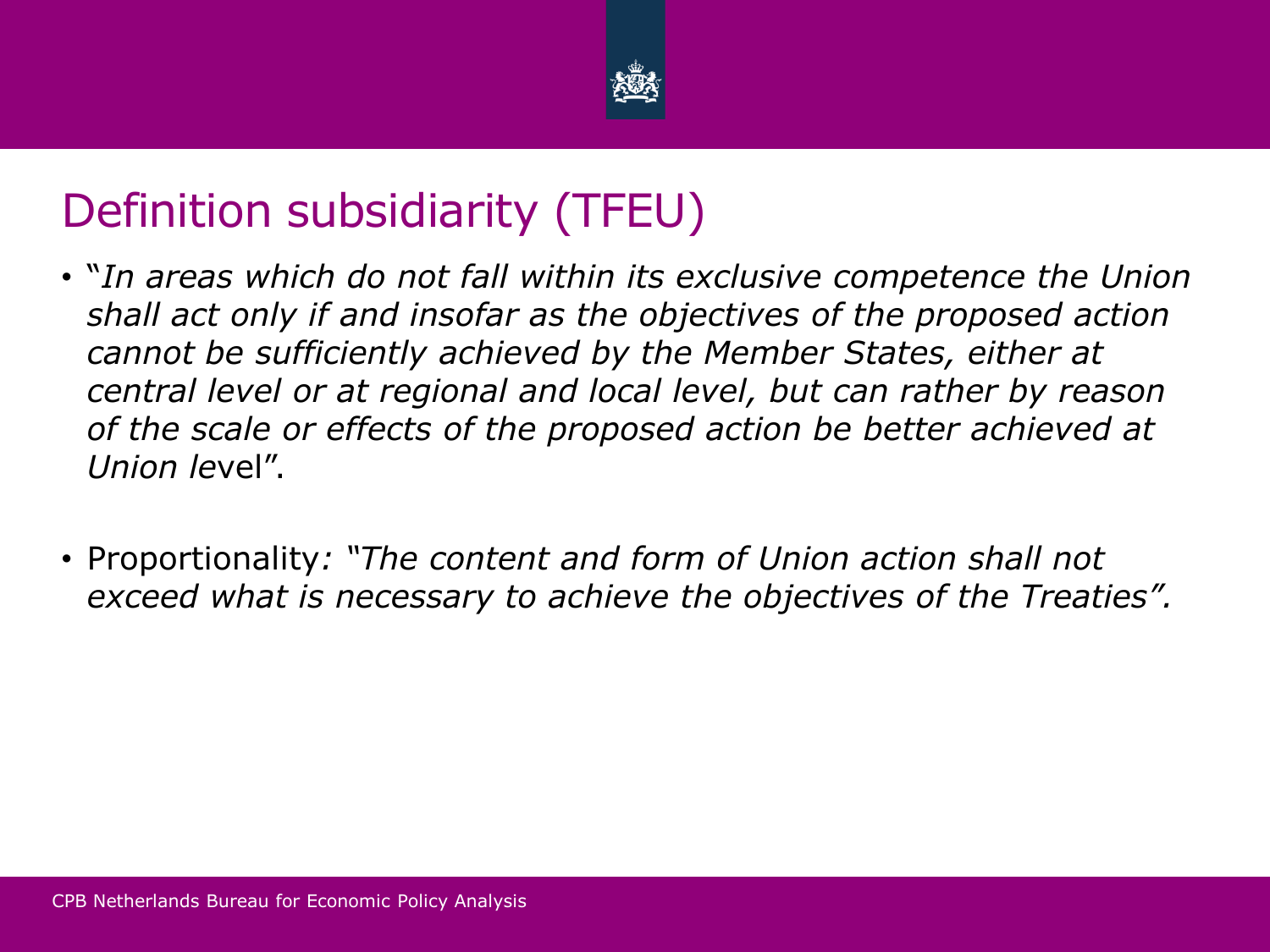

# Operationalization subsidiarity

| <b>Theoretical</b><br>foundation   | <b>Centralization</b>                                             | <b>Decentralization</b>                                       |
|------------------------------------|-------------------------------------------------------------------|---------------------------------------------------------------|
| <b>Fiscal Federalism</b>           | Economies of scale<br><b>Externalities</b>                        | Heterogeneity of<br>preferences<br>Policy experimentation     |
| Public choice<br>Political economy | Limits to system<br>competition<br>Second best<br>Complementarity | Self interest<br>Common pool<br>Credibility of<br>cooperation |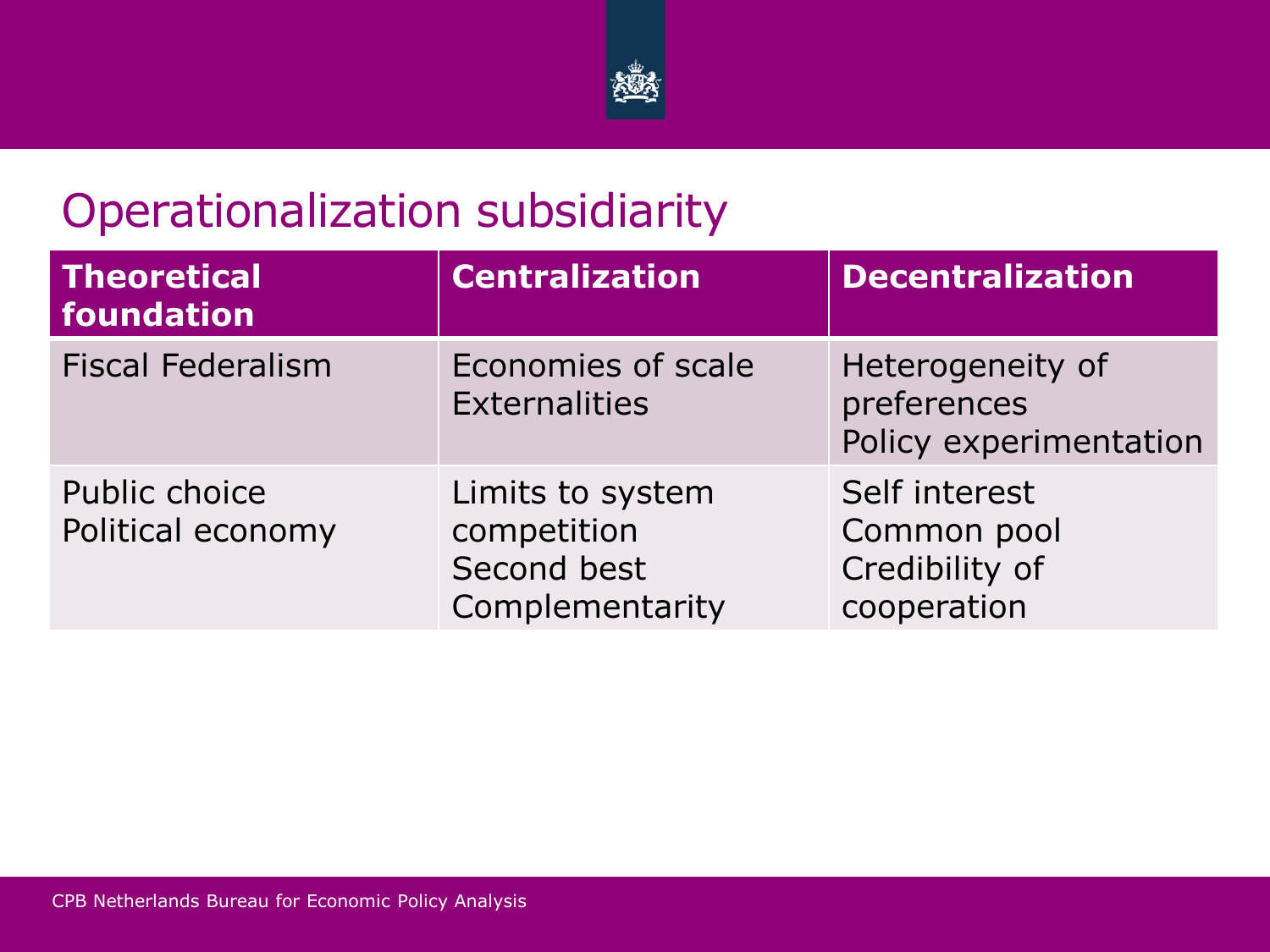

- Budget 126.6 billion, about 1% of GDP.
- National budgets on average 47% of GDP.
- EU budgets on cohesion, R&D, agriculture and external policies are more than 10% of total government spending.
	- additionality.

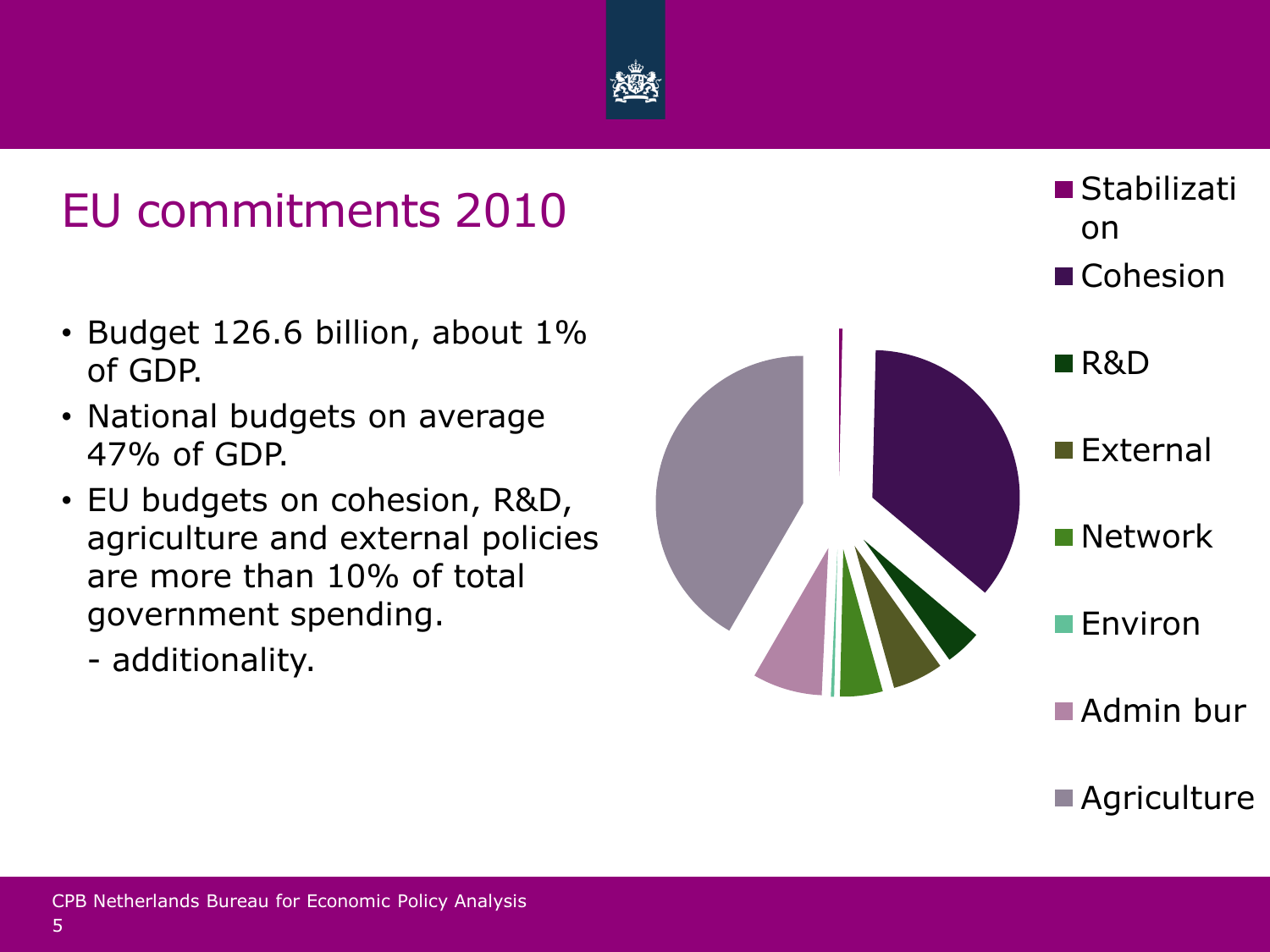

# Functions of the budget

- *Allocation:* 
	- impact in most policy fields is meagre
	- except agriculture
- *Stabilization:* 
	- EU budget is not an instrument of macro-economic policy
	- budget is too small
- *Redistribution*:
	- Large expenses on regional and social policies
	- but redistributive power is limited compared to national budgets.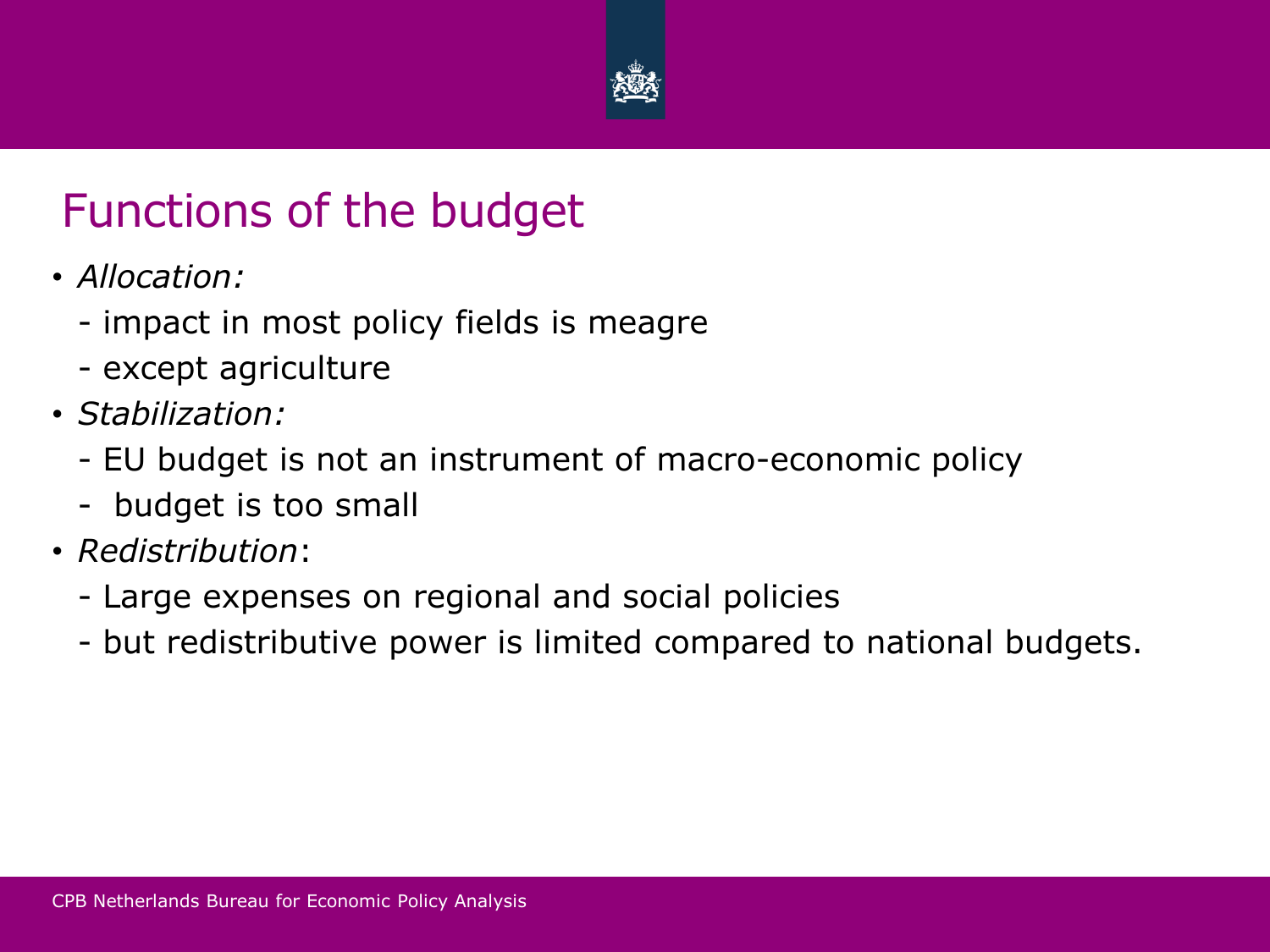

# Macro stabilization (fiscal)

- Common monetary policy (EMU countries).
- Complementarity with monetary policy.
- Dominant: diversity is important w.r.t. equity and allocation.
- Spillovers effects are not perceived as large in spite of complementarities with internal market.
- Public choice arguments plea for decentralization
	- rent-seeking more difficult, less fiscal illusion, competition between governments.
- Due to financial contagion, spillover effects are much larger,
- But size of EU budget is far too small
	- it could only create leverage for borrowing
	- only a supportive role of the EU.
- Stabilization role is still assigned to national governments.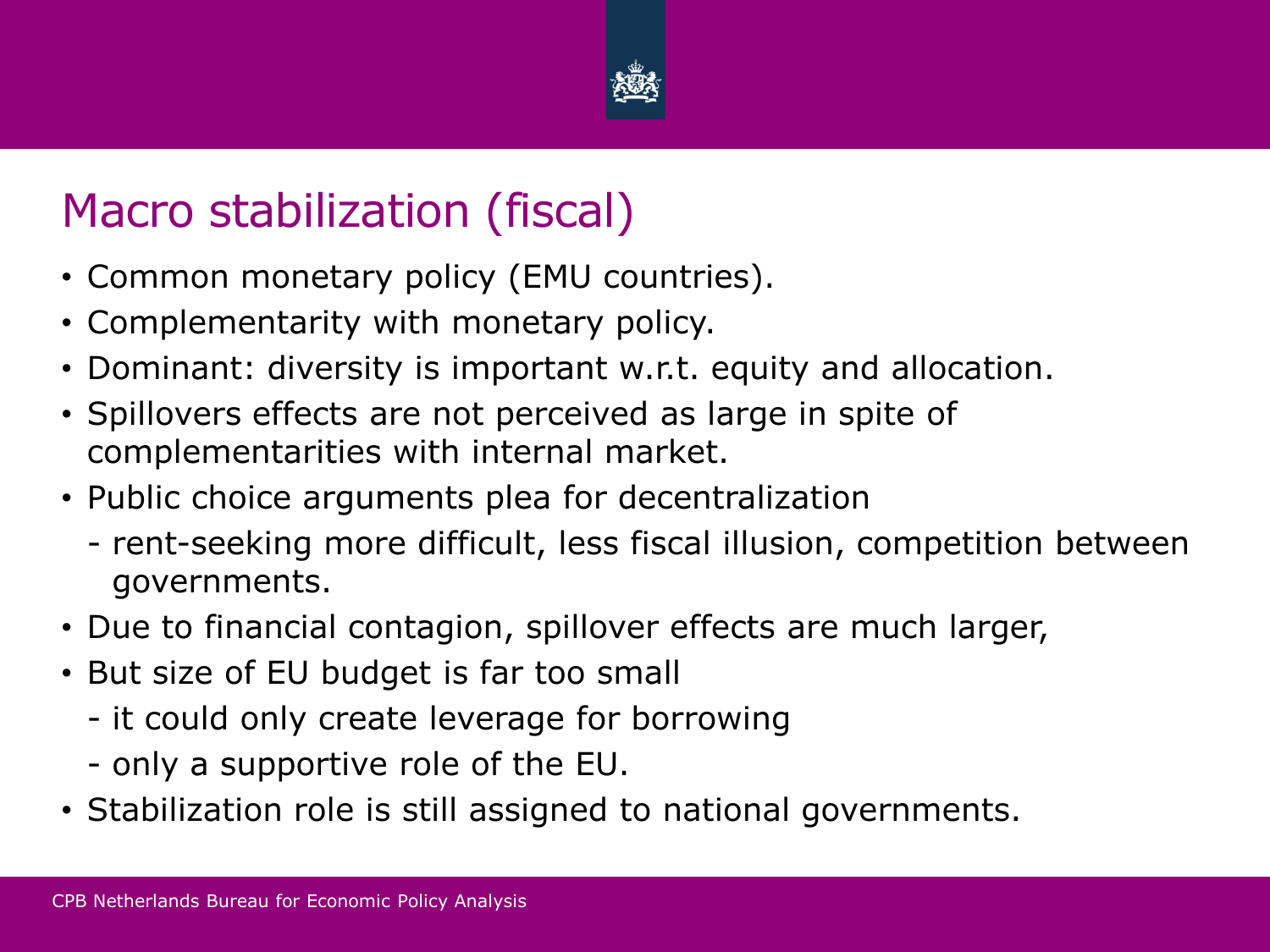

# Smart growth with R&D and innovation

- Budget is large: 53.3 billion for the period 2007 -2013 (FP7).
- Normative arguments:
	- Economies of scale w.r.t. nearly all programmes.
	- In addition, spillovers w.r.t. Cooperation, IDEAS and People.
	- Diversity could be covered by substantial national budgets.
- Public choice arguments are not dominant.
- R&D funding to SMEs could also be financed by national governments (no spillovers).
- Conclusion: expansion of EU budget.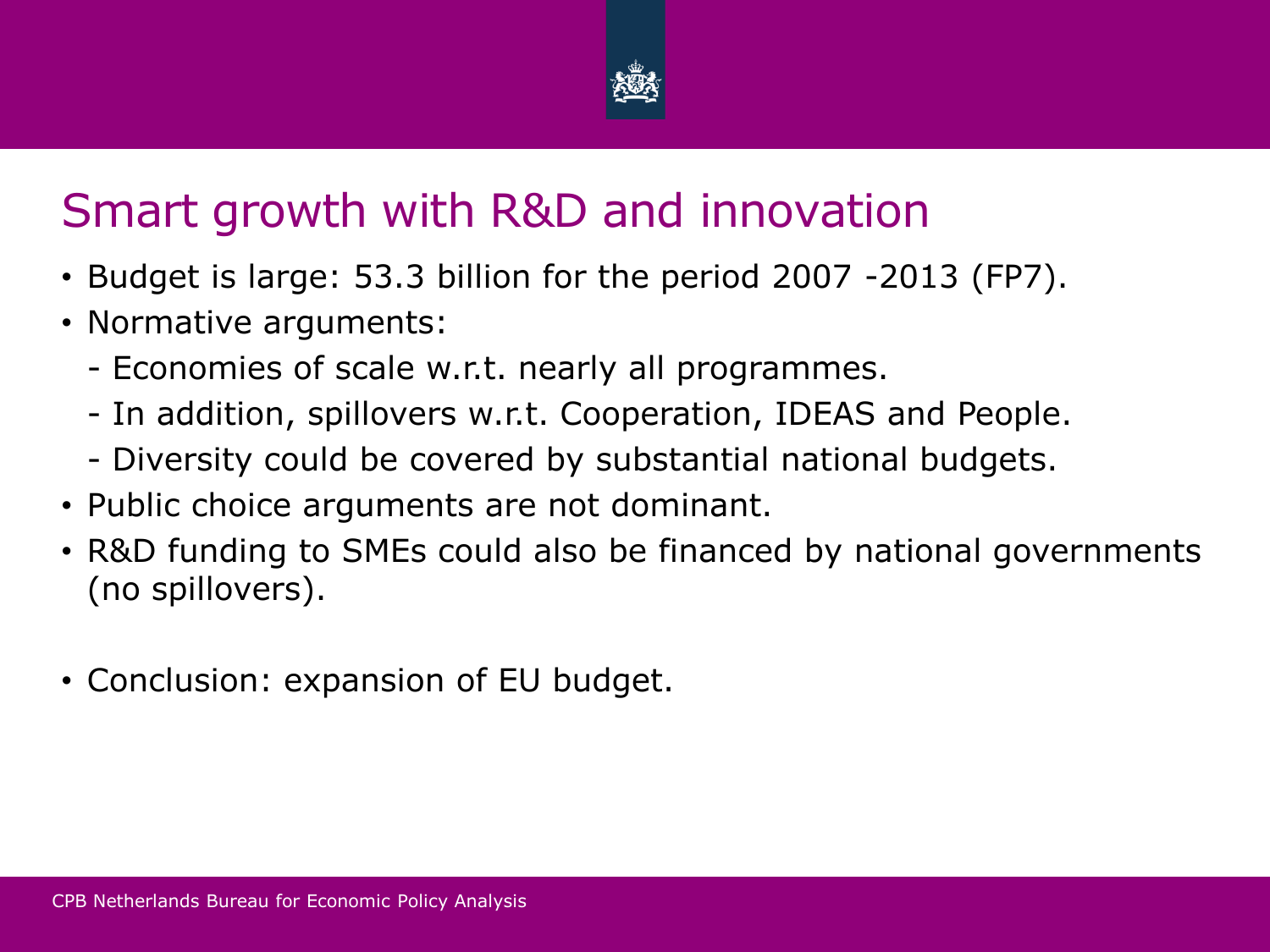

## Sustainable growth: environment

- EU budget for environment is very small:
	- mainly regulation which matters
	- additional financing in regional and R&D budget.
- Economies of scale and spillovers prevail for climate change and biodiversity.
	- does not matter for environmental health and quality of life.
- Economies of scale in R&D for environmental purposes.
- Substantial more R&D is needed for environment and energy security.
- Conclusion: expansion of EU budget.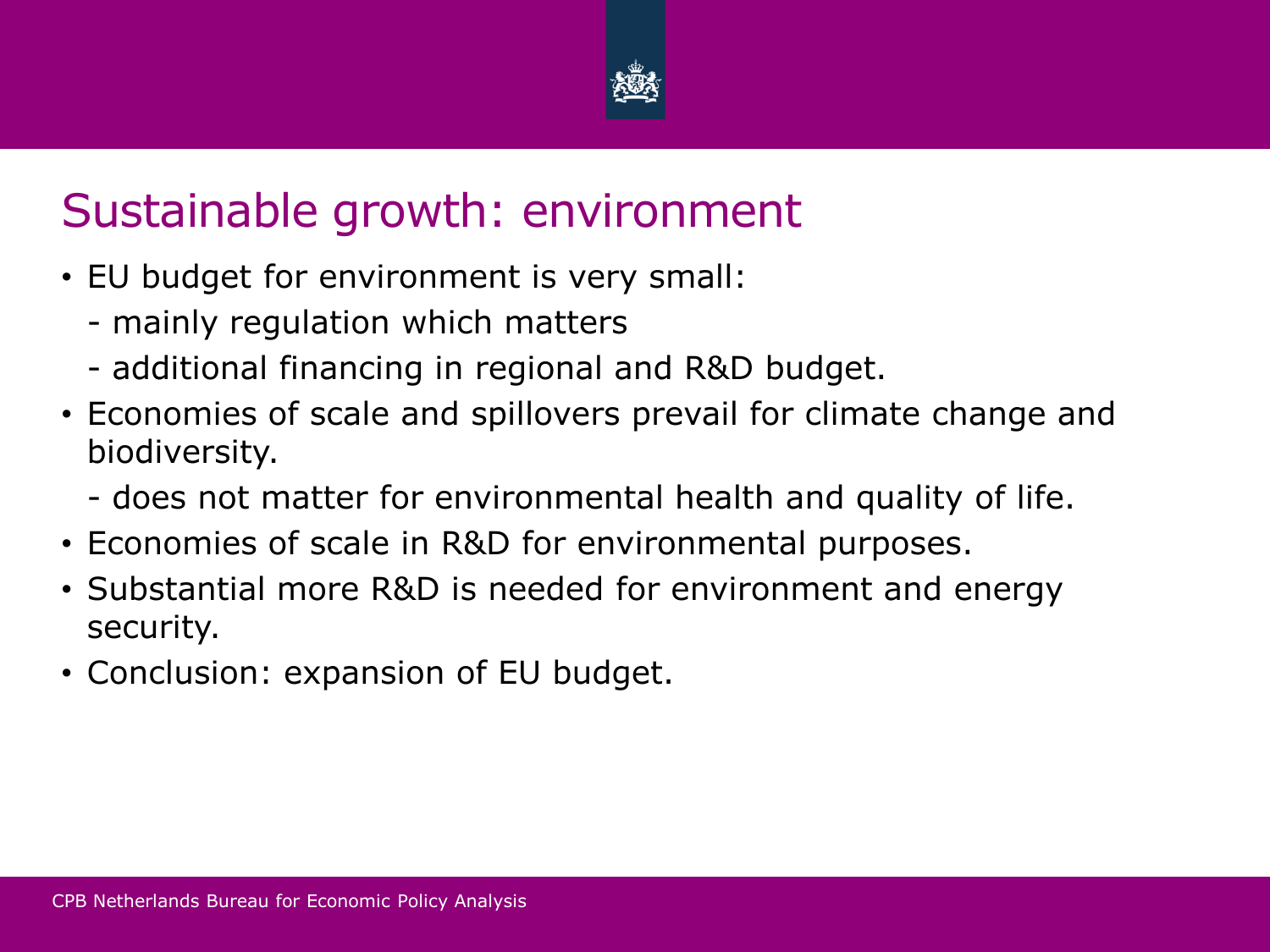

## Sustainable growth: agriculture

- Large, but shrinking budget (in relative terms):
	- income support and market intervention: 81% of budget
	- rural development: 19%.
- Spending on income support is path dependent.
- Fiscal federalism arguments plea for decentralization.
- Market policies should be centralized, if these are necessary at all.
- Common pool arguments plea for decentralized rural development policies.
- Conclusion: mitigate EU spending on agriculture substantially.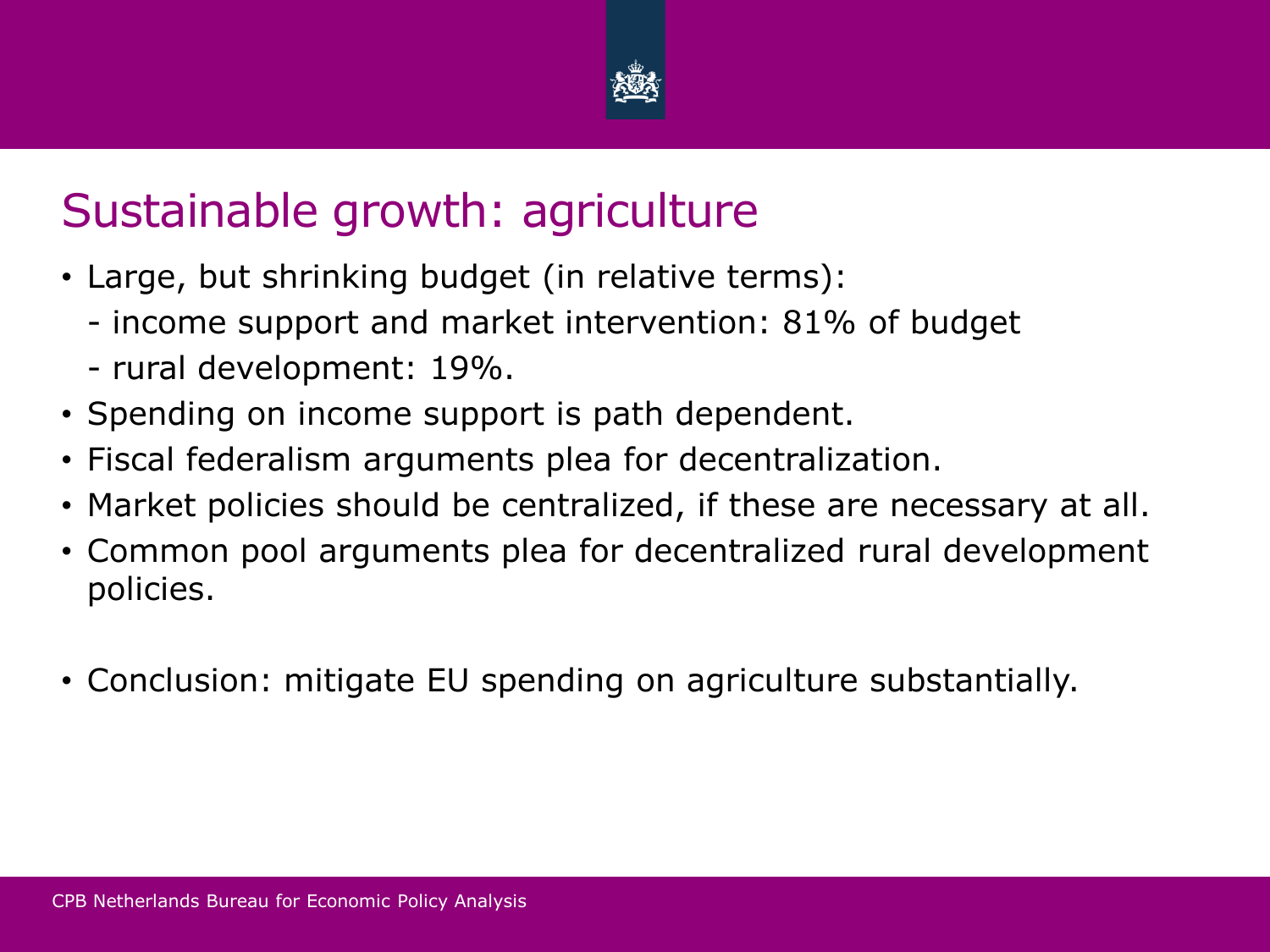

#### External policies

- Main part of budget is used for development aid, ENP and accession.
- ENP and accession policies:
	- substantial spill-over effects (see internal market)
	- economies of scale do prevail.
	- heterogeneity increases, but ENP is country-specific.
- Development aid:
	- economies of scale
	- positive externalities
	- preferences diverge, but can be dealt with using national budgets.
- Conclusion: size of budget should be increased.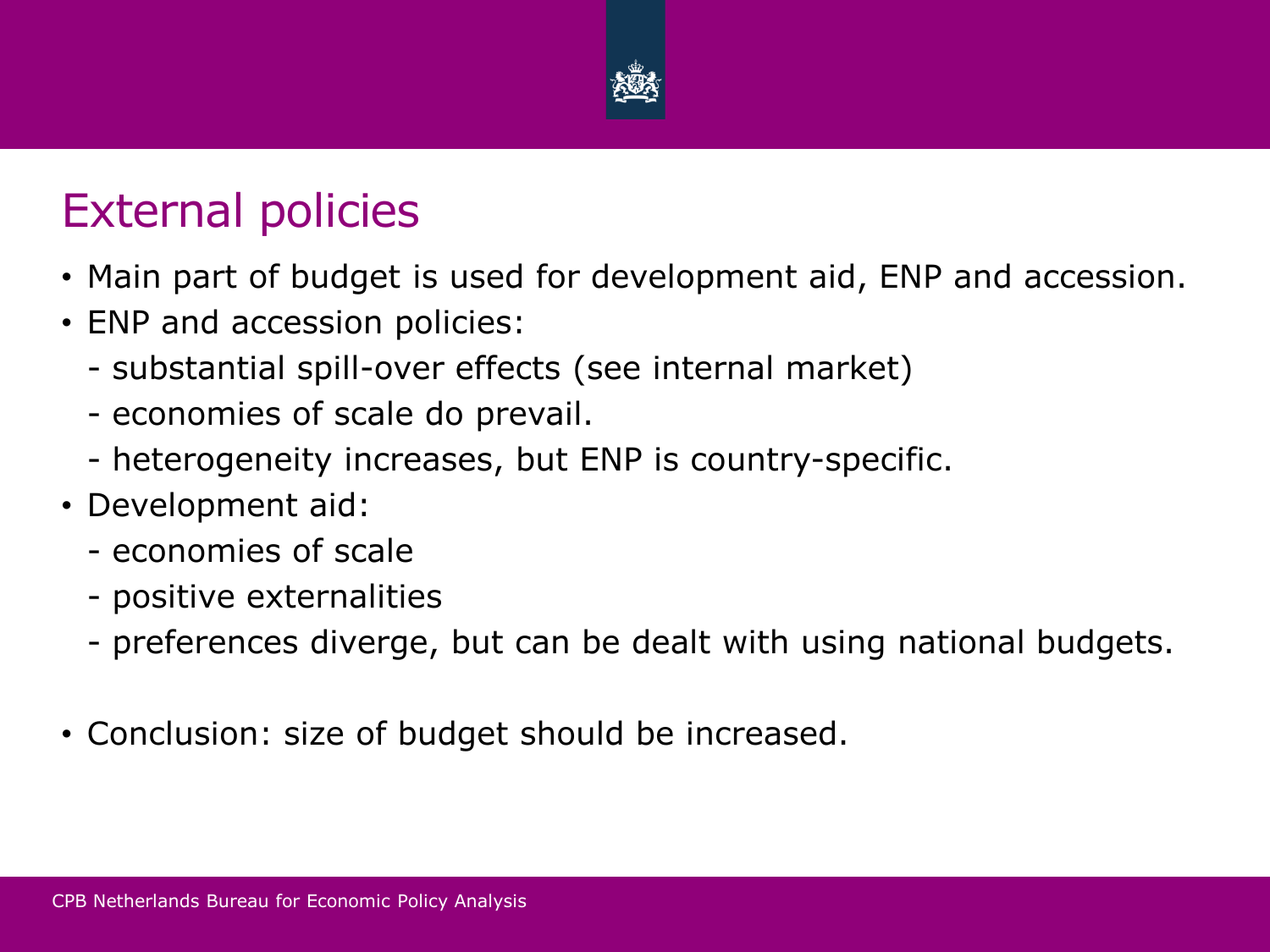

## **Effectiveness**

- Measurement by output/goals is relatively easy.
- The measurement of outcome performance is hard:
	- budget does not work in isolation.
- Effectiveness for the various budget categories:
	- Stabilization budget is too small for effective actions.
	- R&D seems to be effective given the limited resources, but targets are not met.
	- Environment: depends of effectiveness on regulation and coordination which is hard to judge.
	- Agriculture: income support is not effective, because it is not conditioned.
	- Effectiveness of development aid is very meagre.